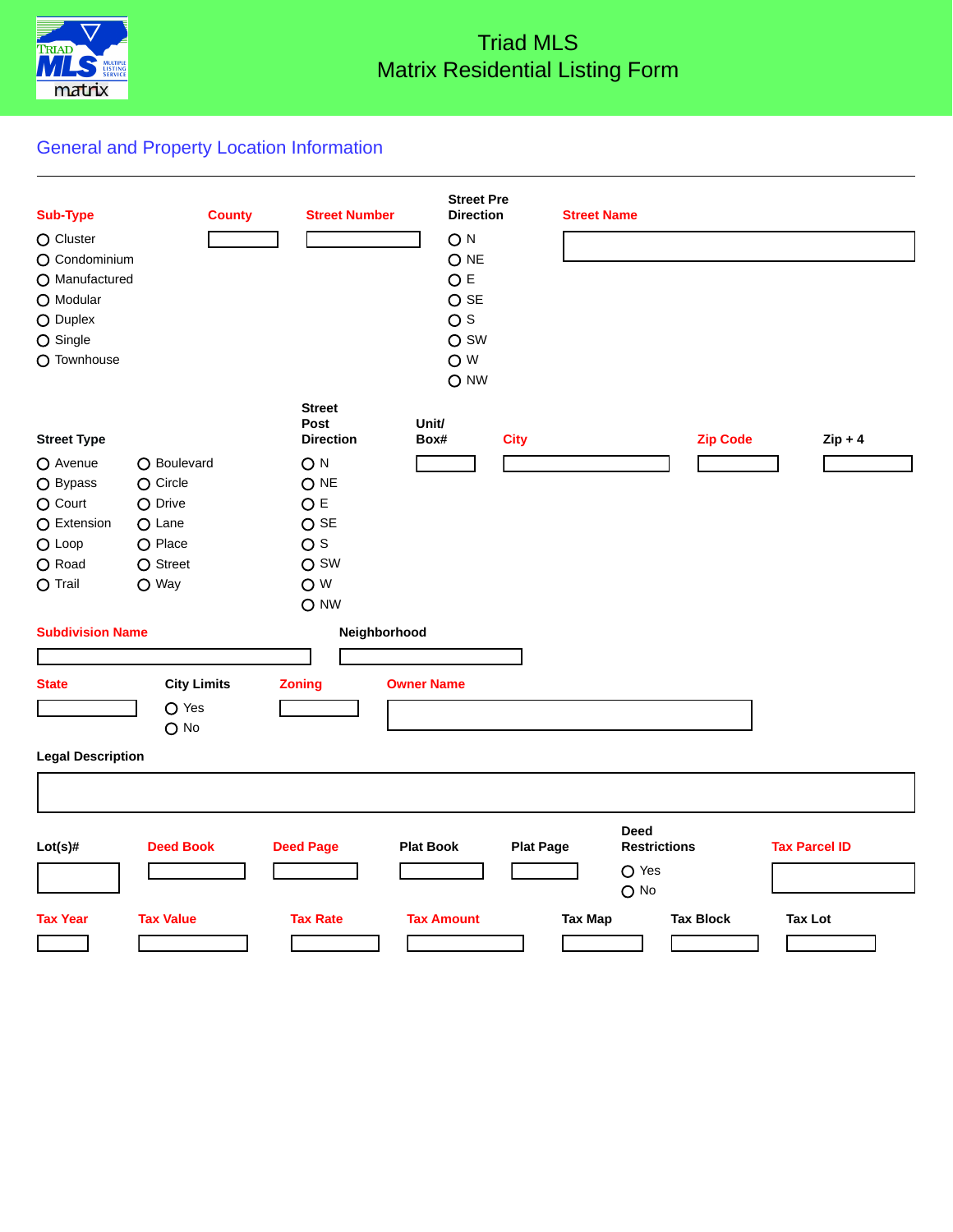# Listing Agent / Office / Compensation Information

| <b>List Agent ID</b>                                    | <b>Association</b>         | <b>List Agent Name</b>                                                                                                           | <b>List Agent Phone Number</b>            |                                  |                                                        |
|---------------------------------------------------------|----------------------------|----------------------------------------------------------------------------------------------------------------------------------|-------------------------------------------|----------------------------------|--------------------------------------------------------|
| <b>List Agent Email Address</b>                         | <b>List Office Name</b>    |                                                                                                                                  | <b>List Office Phone</b><br><b>Number</b> |                                  | <b>Co-List Agent ID</b>                                |
| <b>Co-List Agent Name</b>                               |                            | <b>Co-List Agent Email Address</b>                                                                                               |                                           | <b>Co-List Office Name</b>       |                                                        |
|                                                         |                            |                                                                                                                                  |                                           |                                  |                                                        |
| Co-List Office Phone #                                  |                            |                                                                                                                                  |                                           | <b>List Price</b>                |                                                        |
|                                                         |                            | <b>List Type</b>                                                                                                                 |                                           |                                  |                                                        |
|                                                         |                            | O Auction<br>O Exclusive Agency<br>○ Exclusive Right to Sell<br>O Exclusive Right to Sell with Reservations<br>O Limited Service |                                           |                                  |                                                        |
| <b>List Date</b>                                        |                            |                                                                                                                                  |                                           |                                  |                                                        |
|                                                         |                            |                                                                                                                                  |                                           |                                  |                                                        |
| <b>Expiration Date</b>                                  |                            | <b>Agency Type</b>                                                                                                               | <b>Type of Sale</b>                       |                                  | <b>Compensation Type</b>                               |
|                                                         |                            | O Both                                                                                                                           | O Pre-Foreclosure                         |                                  | O <sub>3</sub>                                         |
|                                                         |                            | O Buyer Agency                                                                                                                   | ○ Foreclosure/REO/Bank                    |                                  | O %                                                    |
|                                                         |                            | ○ Sub Agent Only                                                                                                                 | O Owner Sale                              |                                  | O Different                                            |
|                                                         |                            |                                                                                                                                  | O Potential Short Sale                    |                                  | $O$ Fixed                                              |
|                                                         |                            |                                                                                                                                  |                                           |                                  | O Minimum<br>○ Short Sale See<br>Agent Only<br>Remarks |
| <b>Compensation Amount</b>                              |                            | <b>Advertise on</b><br><b>Internet</b>                                                                                           | <b>Address on</b><br><b>Internet</b>      | <b>Allow</b><br><b>Blogs</b>     | <b>Allow AVMs</b>                                      |
|                                                         |                            | O Yes                                                                                                                            | $\bigcirc$ Yes                            | $O$ Yes                          | $O$ Yes                                                |
|                                                         |                            | $O$ No                                                                                                                           | $O$ No                                    | $O$ No                           | $O$ No                                                 |
| <b>Showing Instructions/</b><br><b>Appointment Only</b> | <b>Appointment Phone #</b> |                                                                                                                                  | Owner/<br><b>Tenant</b>                   | <b>Lock Box Info</b>             |                                                        |
|                                                         |                            |                                                                                                                                  | O Owner<br>O Tenant                       |                                  |                                                        |
| <b>Seller Home Phone#</b>                               |                            | Seller Office Phone #                                                                                                            |                                           | Seller Mobile Phone #            |                                                        |
|                                                         |                            |                                                                                                                                  |                                           |                                  |                                                        |
| <b>Showing Directions</b>                               |                            | <b>Virtual Tour Link</b>                                                                                                         |                                           | <b>Auction Price Type</b>        | <b>Broker</b><br>Package<br><b>Attached</b>            |
|                                                         |                            |                                                                                                                                  |                                           | ○ Tax Value                      | $O$ Yes                                                |
|                                                         |                            |                                                                                                                                  |                                           | O Reserve Price<br>O Minimum Bid | $O$ No                                                 |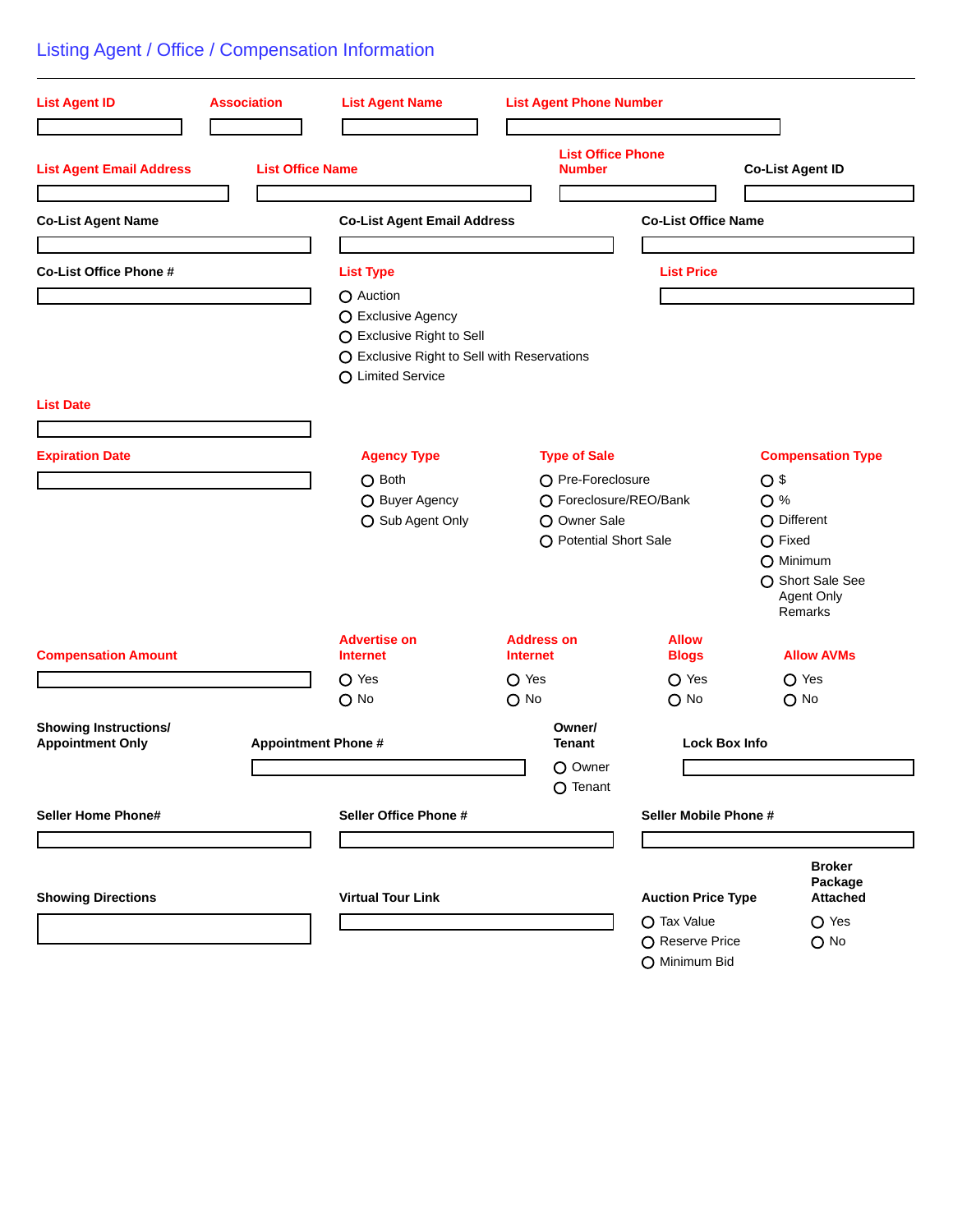## Property Information

| <b>Story Number</b><br>◯ 1 Story<br>$O$ 1.5 Story<br>$O$ 2 Story<br>$O$ 2.5 Story<br>$O$ 3 Story<br>O 1 Story w/upper bonus room<br>O Split Foyer<br>O Split Level |                                                                                                           | <b>Year Built</b>                                                        | <b>Built</b><br><b>Information</b><br>○ Estimated<br>O Existing<br>O Historic<br>O New                                                  | <b>Completion Date</b>                                                 |                                                                                                                                             |
|--------------------------------------------------------------------------------------------------------------------------------------------------------------------|-----------------------------------------------------------------------------------------------------------|--------------------------------------------------------------------------|-----------------------------------------------------------------------------------------------------------------------------------------|------------------------------------------------------------------------|---------------------------------------------------------------------------------------------------------------------------------------------|
|                                                                                                                                                                    |                                                                                                           |                                                                          | <b>Full</b>                                                                                                                             |                                                                        |                                                                                                                                             |
| <b>Flood Zone</b><br>□ Flood Fringe<br>Flood Plain<br>□ Flood Way<br>Not in Flood Zone<br>$\Box$ Wetlands<br>$\Box$ Partial                                        | <b>Total Rooms</b>                                                                                        | <b>Bedrooms</b>                                                          | <b>Baths</b>                                                                                                                            | <b>Half Baths</b>                                                      |                                                                                                                                             |
| <b>Style</b>                                                                                                                                                       |                                                                                                           |                                                                          |                                                                                                                                         |                                                                        |                                                                                                                                             |
| ○ A Frame<br>O Condo Main<br>O Farmhouse<br>O Single Wide<br>O Victorian                                                                                           | O Bungalow<br>O Condo Up<br>O French Provincial<br>O Split Foyer<br>O Williamsburg                        | O Cape Cod<br>O Contemporary<br>O Georgian<br>O Split Level<br>○ Remarks | O Chalet<br>O Cottage<br>$O$ Log<br>O Traditional                                                                                       | O Colonial<br>O Double Wide<br>O Ranch<br>O Transitional               | O Condo Lower<br>O Dutch Colonial<br>○ Salt Box<br>$O$ Tudor                                                                                |
|                                                                                                                                                                    |                                                                                                           |                                                                          |                                                                                                                                         | Garage/                                                                |                                                                                                                                             |
| <b>Basement</b>                                                                                                                                                    | <b>Foundation</b>                                                                                         | # of Fireplace (s)                                                       | <b>Fireplace Location(s)</b>                                                                                                            | <b>Carport</b><br>Spaces#                                              | Garage/Carport(s)<br><b>Description(s)</b>                                                                                                  |
| O Yes<br>$O$ No                                                                                                                                                    | $\Box$ Basement<br>$\Box$ Full<br>$\Box$ Partial<br>$\Box$ Cellar<br>$\Box$ Crawl<br>Space<br>$\Box$ Slab |                                                                          | $\Box$ Basement<br>$\Box$ Den<br>□ Great Room<br>$\Box$ Kitchen<br>□ Living Room<br>Master Bedroom<br>$\Box$ Playroom<br>$\Box$ Remarks |                                                                        | $\Box$ Attached<br>Carport<br>$\Box$ Attached<br>Garage<br>$\Box$ Basement<br>Garage<br>Detached<br>Carport<br>□ Lower Level<br>$\Box$ None |
| <b>Finished Basement</b>                                                                                                                                           |                                                                                                           |                                                                          |                                                                                                                                         |                                                                        |                                                                                                                                             |
| $O$ Yes<br>$O$ No                                                                                                                                                  |                                                                                                           |                                                                          |                                                                                                                                         |                                                                        |                                                                                                                                             |
| <b>Acres</b>                                                                                                                                                       | <b>Lot Dimensions</b>                                                                                     |                                                                          | <b>Attic Description</b>                                                                                                                |                                                                        |                                                                                                                                             |
|                                                                                                                                                                    |                                                                                                           |                                                                          | Access Only<br>□ No Access<br>Pulldown Stairs                                                                                           | Eave Storage<br>Partially Floored<br>□ Walk in Attic                   | Floored Attic<br>Permanent Stairs<br>$\Box$ Remarks                                                                                         |
| <b>Lot Description</b>                                                                                                                                             |                                                                                                           |                                                                          |                                                                                                                                         |                                                                        |                                                                                                                                             |
| Beach Front<br>□ Lake Front<br>Partially Cleared<br>$\Box$ Rough                                                                                                   | □ Cleared Land<br>$\Box$ Lake View<br>Partially Wooded<br>Secluded Lot                                    | □ Cud de Sac<br>$\Box$ Level<br>Pasture Land<br>$\Box$ Slope             | $\Box$ Fence(s)<br>$\Box$ Low<br>$\Box$ Pond<br>$\Box$ Steep                                                                            | Golf Course Lot<br>Mountain View<br>$\Box$ Riverfront<br>$\Box$ Stream | Inland Waterway<br>□ Natural Land<br>$\Box$ Rolling<br>□ Wooded                                                                             |
| <b>Elementary School</b>                                                                                                                                           |                                                                                                           | <b>Middle School</b>                                                     | <b>High School</b>                                                                                                                      |                                                                        | <b>Additional School</b><br>Information                                                                                                     |
|                                                                                                                                                                    |                                                                                                           |                                                                          |                                                                                                                                         |                                                                        |                                                                                                                                             |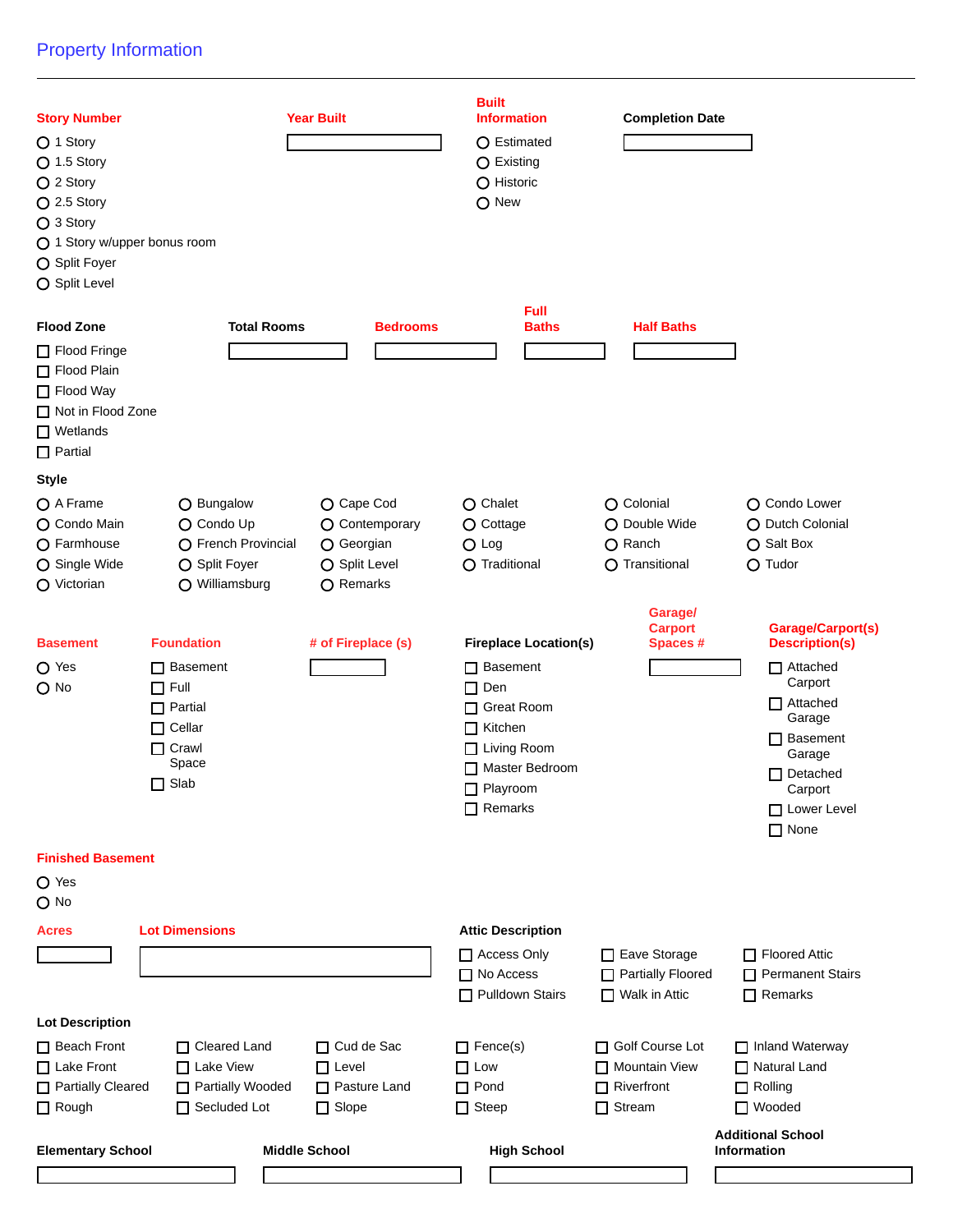# Square Foot/Rooms. **Room Level is required for each selection made.**

| <b>Living Room</b>    |         |                                                 |                  |                  |                  |                  |        |
|-----------------------|---------|-------------------------------------------------|------------------|------------------|------------------|------------------|--------|
| O Basement            | O Lower | O Main                                          | O Other          | ○ Second         | $\bigcirc$ Third | O Upper          | O None |
|                       |         | Length Ft Length Inches x Width Ft Width Inches |                  |                  |                  |                  |        |
|                       |         |                                                 |                  |                  |                  |                  |        |
| <b>Dining Room</b>    |         |                                                 |                  |                  |                  |                  |        |
| ○ Basement            | O Lower | ◯ Main                                          | $\bigcirc$ Other | ○ Second         | $\bigcirc$ Third | O Upper          | O None |
|                       |         | Length Ft Length Inches x Width Ft Width Inches |                  |                  |                  |                  |        |
|                       |         |                                                 |                  |                  |                  |                  |        |
| Den                   |         |                                                 |                  |                  |                  |                  |        |
| O Basement            | O Lower | O Main                                          | O Other          | ○ Second         | $\bigcirc$ Third | O Upper          | O None |
|                       |         | Length Ft Length Inches x Width Ft Width Inches |                  |                  |                  |                  |        |
|                       |         |                                                 |                  |                  |                  |                  |        |
| Kitchen<br>○ Basement | ○ Lower | O Main                                          | $\bigcirc$ Other | $\bigcap$ Second | $\bigcirc$ Third | O Upper          | O None |
|                       |         |                                                 |                  |                  |                  |                  |        |
|                       |         | Length Ft Length Inches x Width Ft Width Inches |                  |                  |                  |                  |        |
| <b>Master Bedroom</b> |         |                                                 |                  |                  |                  |                  |        |
| O Basement            | O Lower | O Main                                          | O Other          | ○ Second         | $\bigcirc$ Third | O Upper          | O None |
|                       |         | Length Ft Length Inches x Width Ft Width Inches |                  |                  |                  |                  |        |
|                       |         |                                                 |                  |                  |                  |                  |        |
| 2nd Bedroom           |         |                                                 |                  |                  |                  |                  |        |
| ○ Basement            | O Lower | O Main                                          | O Other          | ○ Second         | $\bigcirc$ Third | $\bigcirc$ Upper | O None |
|                       |         | Length Ft Length Inches x Width Ft Width Inches |                  |                  |                  |                  |        |
|                       |         |                                                 |                  |                  |                  |                  |        |
| 3rd Bedroom           |         |                                                 |                  |                  |                  |                  |        |
| O Basement            | O Lower | $\bigcirc$ Main                                 | $\bigcap$ Other  | O Second         | O Third          | O Upper          | O None |
|                       |         | Length Ft Length Inches x Width Ft Width Inches |                  |                  |                  |                  |        |
|                       |         |                                                 |                  |                  |                  |                  |        |
| 4th Bedroom           |         |                                                 |                  |                  |                  |                  |        |
| O Basement            | O Lower | O Main                                          | O Other          | O Second         | O Third          | O Upper          |        |
|                       |         | Length Ft Length Inches x Width Ft Width Inches |                  |                  |                  |                  |        |
| 5th Bedroom           |         |                                                 |                  |                  |                  |                  |        |
| ○ Basement            | O Lower | O Main                                          | $\bigcirc$ Other | ○ Second         | $\bigcirc$ Third | O Upper          |        |
|                       |         | Length Ft Length Inches x Width Ft Width Inches |                  |                  |                  |                  |        |
|                       |         |                                                 |                  |                  |                  |                  |        |
| 6th Bedroom           |         |                                                 |                  |                  |                  |                  |        |
| ○ Basement            | O Lower | ○ Main                                          | O Other          | ○ Second         | $\bigcirc$ Third | O Upper          |        |
|                       |         | Length Ft Length Inches x Width Ft Width Inches |                  |                  |                  |                  |        |
|                       |         |                                                 |                  |                  |                  |                  |        |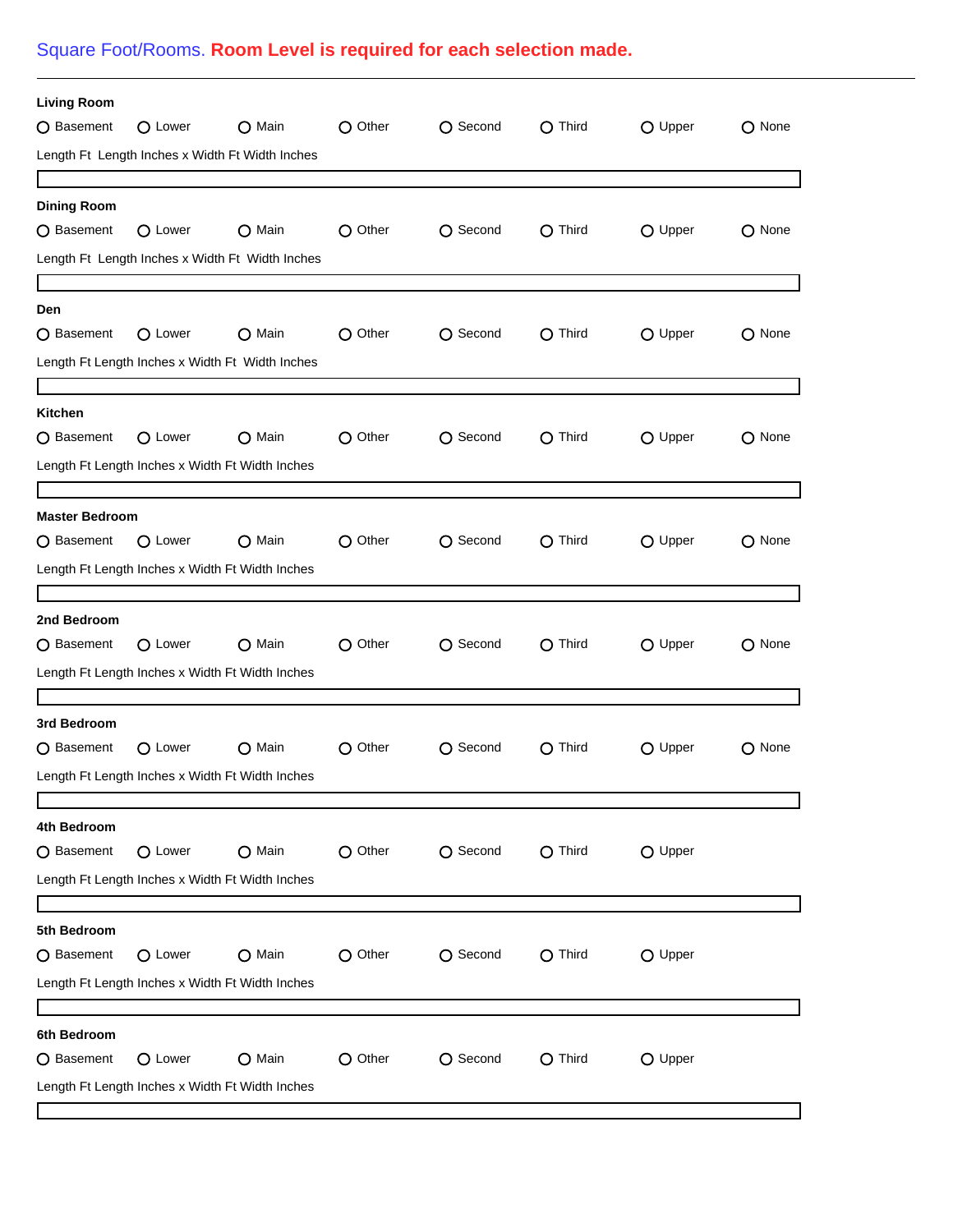## Square Foot/Rooms continued

| <b>Bonus</b>          |                 |                                                 |                  |                  |                  |         |  |
|-----------------------|-----------------|-------------------------------------------------|------------------|------------------|------------------|---------|--|
| O Basement            | O Lower         | O Main                                          | O Other          | O Second         | O Third          | O Upper |  |
|                       |                 | Length Ft Length Inches x Width Ft Width Inches |                  |                  |                  |         |  |
|                       |                 |                                                 |                  |                  |                  |         |  |
| <b>Breakfast</b>      |                 |                                                 |                  |                  |                  |         |  |
| O Basement            | O Lower         | $\bigcirc$ Main                                 | O Other          | O Second         | $\bigcirc$ Third | O Upper |  |
|                       |                 | Length Ft Length Inches x Width Ft Width Inches |                  |                  |                  |         |  |
|                       |                 |                                                 |                  |                  |                  |         |  |
| Computer              |                 |                                                 |                  |                  |                  |         |  |
| O Basement            | O Lower         | $\bigcirc$ Main                                 | O Other          | O Second         | O Third          | O Upper |  |
|                       |                 | Length Ft Length Inches x Width Ft Width Inches |                  |                  |                  |         |  |
|                       |                 |                                                 |                  |                  |                  |         |  |
| <b>Enclosed Porch</b> |                 |                                                 |                  |                  |                  |         |  |
| ○ Basement            | O Lower         | $\Omega$ Main                                   | $\bigcirc$ Other | $\bigcap$ Second | O Third          | O Upper |  |
|                       |                 | Length Ft Length Inches x Width Ft Width Inches |                  |                  |                  |         |  |
|                       |                 |                                                 |                  |                  |                  |         |  |
| <b>Entry</b>          |                 |                                                 |                  |                  |                  |         |  |
| O Basement            | O Lower         | $\bigcirc$ Main                                 | O Other          | O Second         | $\bigcirc$ Third | O Upper |  |
|                       |                 | Length Ft Length Inches x Width Ft Width Inches |                  |                  |                  |         |  |
|                       |                 |                                                 |                  |                  |                  |         |  |
| <b>Exercise Room</b>  |                 |                                                 |                  |                  |                  |         |  |
| ○ Basement            | O Lower         | O Main                                          | O Other          | $\bigcap$ Second | O Third          | O Upper |  |
|                       |                 | Length Ft Length Inches x Width Ft Width Inches |                  |                  |                  |         |  |
|                       |                 |                                                 |                  |                  |                  |         |  |
| Game                  |                 |                                                 |                  |                  |                  |         |  |
| O Basement            | O Lower         | O Main                                          | O Other          | O Second         | $\bigcirc$ Third | O Upper |  |
|                       |                 | Length Ft Length Inches x Width Ft Width Inches |                  |                  |                  |         |  |
|                       |                 |                                                 |                  |                  |                  |         |  |
| Great                 |                 |                                                 |                  |                  |                  |         |  |
| ○ Basement            | O Lower         | O Main                                          | O Other          | O Second         | $\bigcirc$ Third | O Upper |  |
|                       |                 | Length Ft Length Inches x Width Ft Width Inches |                  |                  |                  |         |  |
|                       |                 |                                                 |                  |                  |                  |         |  |
| <b>Home Theatre</b>   |                 |                                                 |                  |                  |                  |         |  |
| ○ Basement            | $\bigcap$ Lower | $\bigcirc$ Main                                 | $\bigcirc$ Other | ○ Second         | $\bigcirc$ Third | O Upper |  |
|                       |                 | Length Ft Length Inches x Width Ft Width Inches |                  |                  |                  |         |  |
|                       |                 |                                                 |                  |                  |                  |         |  |
| <b>Keeping</b>        |                 |                                                 |                  |                  |                  |         |  |
| ○ Basement            | O Lower         | O Main                                          | $\bigcirc$ Other | O Second         | $\bigcirc$ Third | O Upper |  |
|                       |                 | Length Ft Length Inches x Width Ft Width Inches |                  |                  |                  |         |  |
|                       |                 |                                                 |                  |                  |                  |         |  |
| Laundry               |                 |                                                 |                  |                  |                  |         |  |
| ○ Basement            | O Lower         | O Main                                          | O Other          | ○ Second         | $\bigcirc$ Third | O Upper |  |
|                       |                 |                                                 |                  |                  |                  |         |  |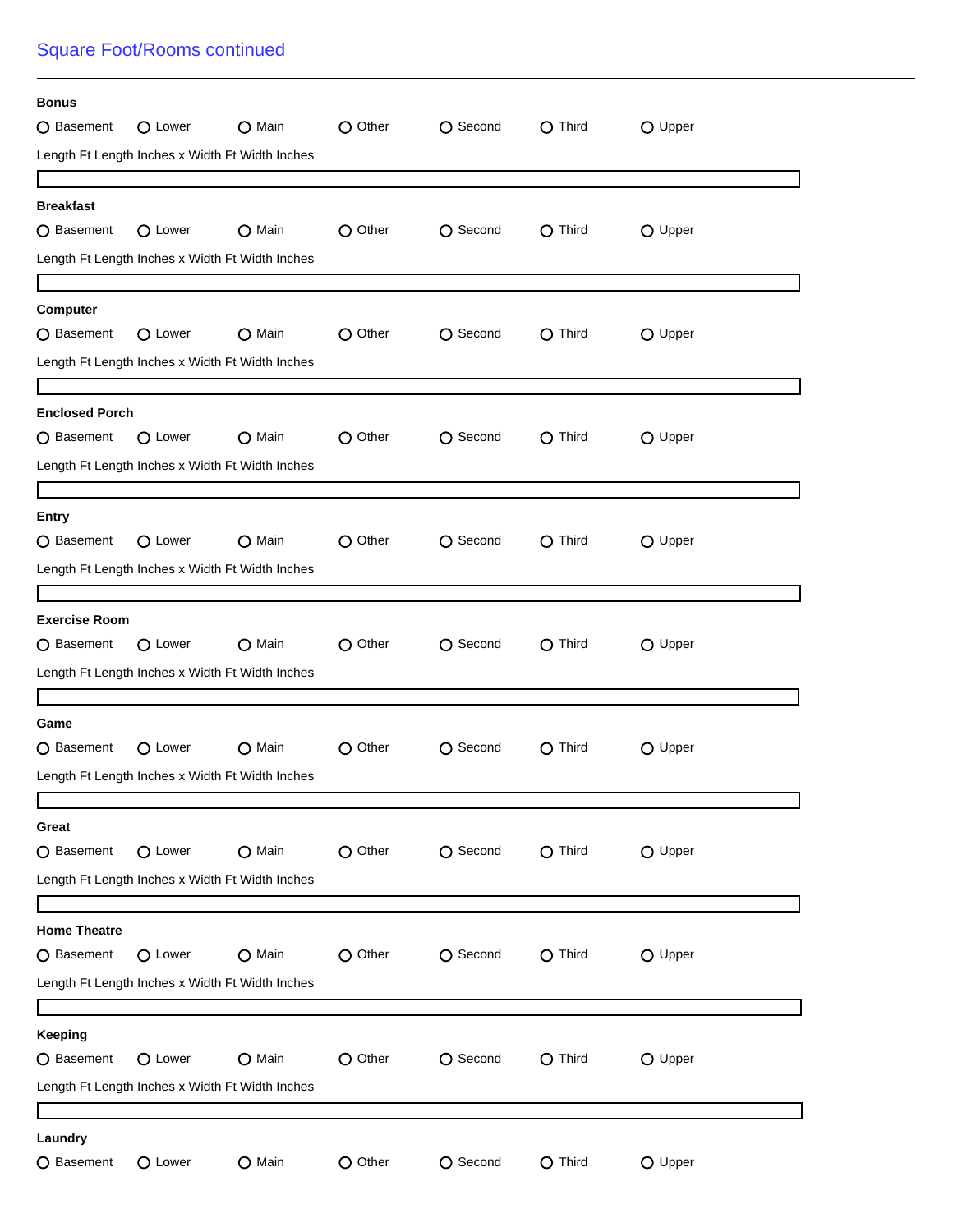## Square Foot/Rooms continued

| Loft           |         |                                                 |                  |          |                  |         |  |
|----------------|---------|-------------------------------------------------|------------------|----------|------------------|---------|--|
| ○ Basement     | O Lower | O Main                                          | O Other          | O Second | O Third          | O Upper |  |
|                |         | Length Ft Length Inches x Width Ft Width Inches |                  |          |                  |         |  |
| <b>Nursery</b> |         |                                                 |                  |          |                  |         |  |
| O Basement     | O Lower | $\bigcirc$ Main                                 | $\bigcirc$ Other | ○ Second | O Third          | O Upper |  |
|                |         | Length Ft Length Inches x Width Ft Width Inches |                  |          |                  |         |  |
|                |         |                                                 |                  |          |                  |         |  |
| Office         |         |                                                 |                  |          |                  |         |  |
| O Basement     | O Lower | O Main                                          | O Other          | ○ Second | O Third          | O Upper |  |
|                |         | Length Ft Length Inches x Width Ft Width Inches |                  |          |                  |         |  |
|                |         |                                                 |                  |          |                  |         |  |
| Playroom       |         |                                                 |                  |          |                  |         |  |
| ○ Basement     | O Lower | O Main                                          | O Other          | O Second | $\bigcirc$ Third | O Upper |  |
|                |         | Length Ft Length Inches x Width Ft Width Inches |                  |          |                  |         |  |
| <b>Remarks</b> |         |                                                 |                  |          |                  |         |  |
| O Basement     | O Lower | O Main                                          | $\bigcirc$ Other | ○ Second | $\bigcirc$ Third | O Upper |  |
|                |         | Length Ft Length Inches x Width Ft Width Inches |                  |          |                  |         |  |
|                |         |                                                 |                  |          |                  |         |  |
| Sewing         |         |                                                 |                  |          |                  |         |  |
| ○ Basement     | O Lower | O Main                                          | O Other          | O Second | $\bigcirc$ Third | O Upper |  |
|                |         | Length Ft Length Inches x Width Ft Width Inches |                  |          |                  |         |  |
|                |         |                                                 |                  |          |                  |         |  |
| <b>Sitting</b> |         |                                                 |                  |          |                  |         |  |
| O Basement     | O Lower | $\bigcirc$ Main                                 | O Other          | O Second | O Third          | O Upper |  |
|                |         | Length Ft Length Inches x Width Ft Width Inches |                  |          |                  |         |  |
| <b>Sunroom</b> |         |                                                 |                  |          |                  |         |  |
| O Basement     | O Lower | O Main                                          | O Other          | O Second | $O$ Third        | O Upper |  |
|                |         | Length Ft Length Inches x Width Ft Width Inches |                  |          |                  |         |  |
|                |         |                                                 |                  |          |                  |         |  |
| Workshop       |         |                                                 |                  |          |                  |         |  |
| ○ Basement     | O Lower | O Main                                          | O Other          | O Second | $O$ Third        | O Upper |  |
|                |         | Length Ft Length Inches x Width Ft Width Inches |                  |          |                  |         |  |
|                |         |                                                 |                  |          |                  |         |  |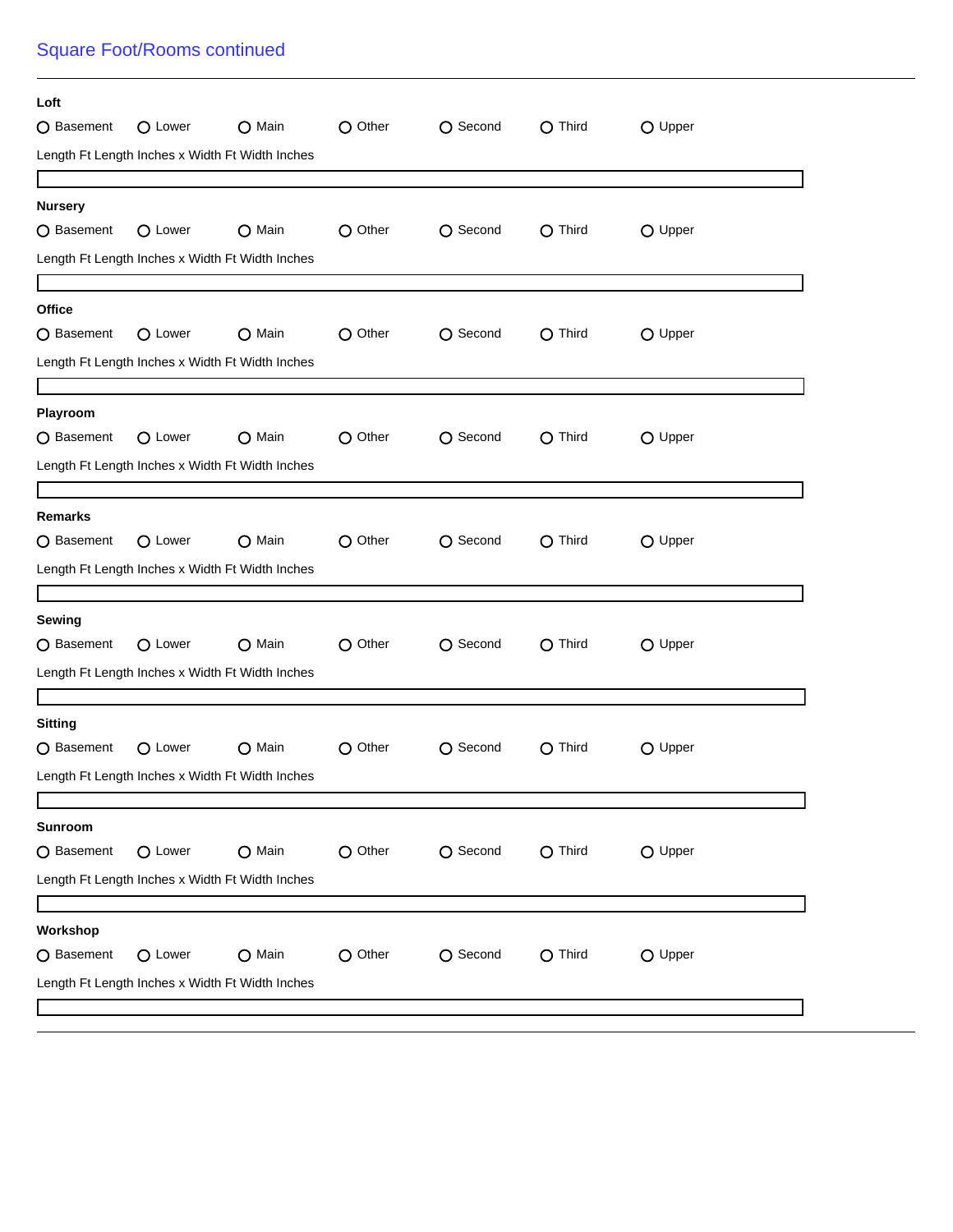#### **Square Footage Fields are required. Complete the appropriate fields according to the Story # selected.**

| <b>Heated Finished SqFt Main</b>                           |                         |                                     | <b>Heated Finished SqFt</b><br><b>Second Floor</b> |                                          |                                            | <b>Heated Finished SqFT Third</b><br>Floor |                                     | <b>Heated Finished SqFt</b><br><b>Basement</b> |                       |
|------------------------------------------------------------|-------------------------|-------------------------------------|----------------------------------------------------|------------------------------------------|--------------------------------------------|--------------------------------------------|-------------------------------------|------------------------------------------------|-----------------------|
| <b>Unfinished SqFt Basement</b>                            |                         | <b>Heated Finished SqFt Upper</b>   |                                                    |                                          | <b>Heated Finished SqFt Lower</b><br>Level |                                            | <b>Unfinished SqFt Lower Level</b>  |                                                |                       |
|                                                            |                         |                                     |                                                    |                                          |                                            |                                            |                                     |                                                |                       |
| Bath Fields are required. Complete the appropriate fields. |                         |                                     |                                                    |                                          |                                            |                                            |                                     |                                                |                       |
| <b>Full Bath(s)</b><br>Main                                |                         | <b>Full Bath(s)</b><br><b>Upper</b> |                                                    | <b>Full Bath(s)</b><br>Lower             |                                            | Half Bath(s)<br>Main                       | <b>Half Bath(s)</b><br><b>Upper</b> |                                                | Half Bath(s)<br>Lower |
| <b>Features</b>                                            |                         |                                     |                                                    |                                          |                                            |                                            |                                     |                                                |                       |
| Porch                                                      | Fenced                  |                                     | Inground<br>Pool                                   | Handicap<br><b>Access</b>                |                                            | <b>Elevator</b>                            |                                     |                                                |                       |
| $O$ Yes<br>$O$ No                                          | $O$ Yes<br>$\bigcap$ No |                                     | $\bigcirc$ Yes<br>$O$ No                           | $\bigcirc$ Yes<br>$O$ No                 |                                            | $\bigcirc$ Yes<br>$O$ No                   |                                     |                                                |                       |
|                                                            |                         |                                     |                                                    |                                          |                                            |                                            |                                     |                                                |                       |
| <b>Exterior Finish</b>                                     |                         |                                     |                                                    |                                          |                                            |                                            |                                     | <b>Miscellaneous</b>                           |                       |
| O Aluminum                                                 |                         | $\bigcap$ Asbestos                  |                                                    | $\bigcirc$ Block                         |                                            |                                            | $\Box$ Balcony                      |                                                |                       |
| O Brick Veneer<br>O Frame                                  |                         | $O$ Log                             | O Cementeous Siding                                | ○ Formed Stone<br>O Masonite-Type Siding |                                            |                                            | Barns<br>$\Box$ Cable               |                                                |                       |
| O Pre-Cast Stone                                           |                         | $\bigcirc$ Stone                    |                                                    | ○ Stucco-Hardcoat                        |                                            |                                            |                                     | □ Great Room                                   |                       |
| O Stucco                                                   |                         | ◯ Stucco-EIFS                       |                                                    | O Vinyl                                  |                                            |                                            |                                     | □ Guest Quarters                               |                       |
| O Wood                                                     |                         | ○ Remarks                           |                                                    |                                          |                                            |                                            |                                     | Historic District                              |                       |
|                                                            |                         |                                     |                                                    |                                          |                                            |                                            |                                     | Horses Allowed                                 |                       |
|                                                            |                         |                                     |                                                    |                                          |                                            |                                            |                                     | Public Transportation Nearby                   |                       |
| <b>Exterior Features</b>                                   |                         |                                     |                                                    |                                          |                                            |                                            |                                     |                                                |                       |
| Above Ground Pool                                          |                         | $\Box$ Accent Lighting              |                                                    | $\Box$ Circle Drive                      |                                            | $\Box$ Deck                                | $\Box$ Dog Run                      |                                                |                       |
| $\Box$ Fenced                                              |                         | Garden Space                        |                                                    | $\Box$ Gas Grill                         |                                            | □ Gazebo                                   | $\Box$ Hot Tub                      |                                                |                       |
| Neighborhood Pool                                          |                         | $\Box$ Storage Building(s)          |                                                    | $\Box$ Patio                             |                                            | $\Box$ Paved Drive                         |                                     | Pool on Property                               |                       |
| $\Box$ Porch                                               |                         | Privacy Fence                       |                                                    | $\Box$ Remarks                           |                                            | Satellite Dish                             |                                     | Screened Porch                                 |                       |
| □ Security Lighting                                        |                         | Sprinkler System                    |                                                    | $\Box$ Tennis Court                      |                                            | Veranda/Breezeway                          |                                     |                                                |                       |
| <b>Interior Features</b>                                   |                         |                                     |                                                    |                                          |                                            |                                            |                                     |                                                |                       |
| Built-in Furniture                                         |                         |                                     | Built-in Shelves                                   |                                          | $\Box$ Ceiling Fan(s)                      |                                            | □ CO Detector                       |                                                |                       |
| $\Box$ Dead Bolt(s)                                        |                         |                                     | □ Dryer Connection(s)                              |                                          |                                            | Electronic Air Filter                      | Fireplace Blower                    |                                                |                       |
| Garage Door Opener(s)                                      |                         |                                     | □ Garden Tub                                       |                                          | □ Gas Logs                                 |                                            | $\Box$ Hot Tub                      |                                                |                       |
| $\Box$ Humidifier                                          |                         |                                     | □ Inlaw Suite                                      |                                          | $\Box$ Intercom                            |                                            | □ Interior Attic Fan                |                                                |                       |
| $\Box$ Jetted Tub                                          |                         |                                     | Kitchen Island                                     |                                          |                                            | □ Laundry Room - Main                      | Laundry Room - 2nd                  |                                                |                       |
| Laundry Room - Basement                                    |                         |                                     | $\Box$ Pantry                                      |                                          | $\Box$ Sauna                               |                                            | Security System                     |                                                |                       |
| Separate Shower                                            |                         |                                     | Skylight                                           |                                          | Smoke Alarm                                |                                            | Solid Surface Counter               |                                                |                       |
| □ Sump Pump                                                |                         |                                     | □ Tile Counter                                     |                                          |                                            | Vacuum System                              | □ Washer Connection(s)              |                                                |                       |
| □ Wet Bar                                                  |                         |                                     | $\Box$ Remarks                                     |                                          |                                            |                                            |                                     |                                                |                       |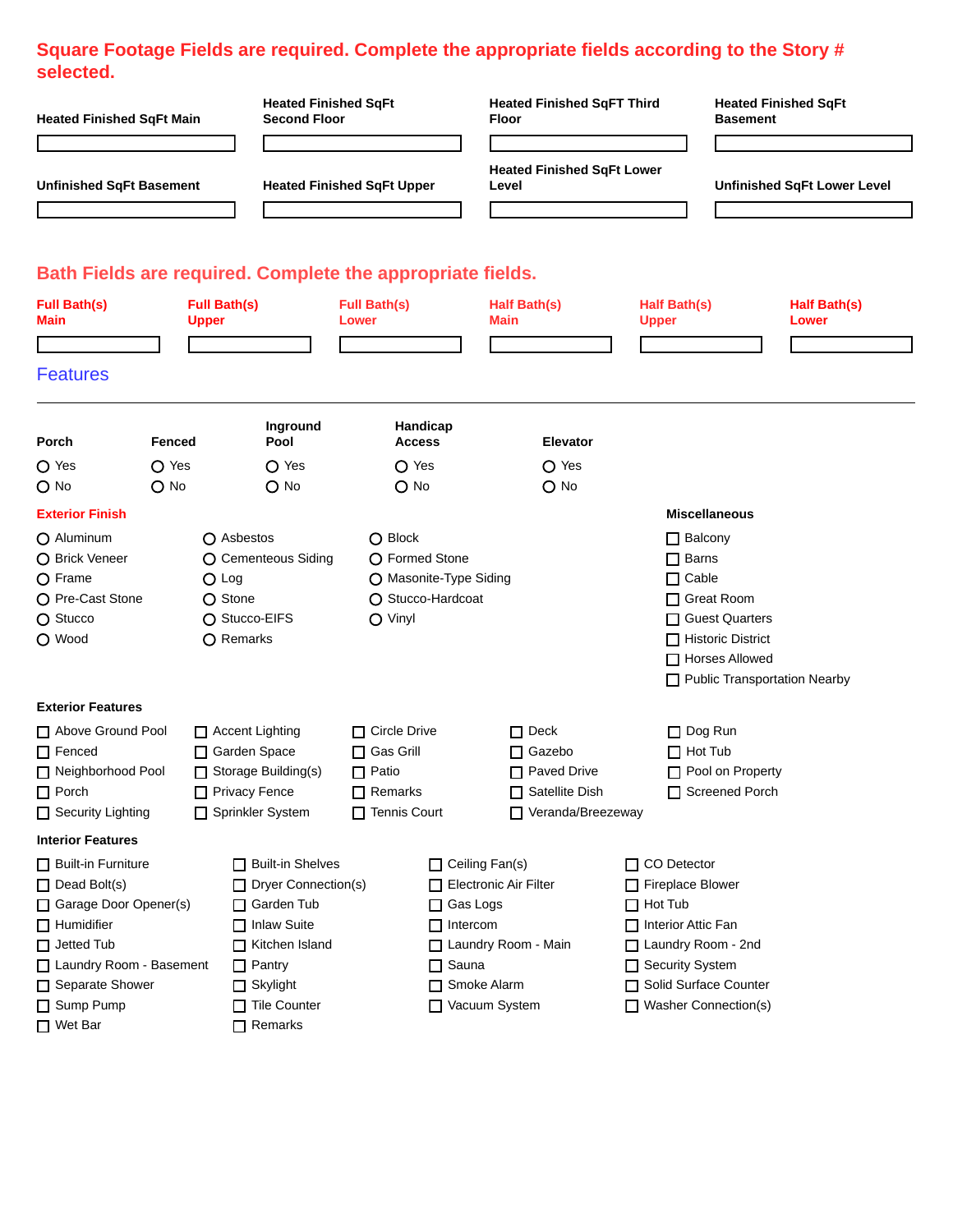#### Features continued

| <b>Fixture</b><br><b>Exceptions</b>                                                                                                                                                                                                                                                                                                                                                                                                                  | <b>Fixture Exception Description</b>                                                                                                                                        | <b>Appliances</b>                                                                                                                                                                                                                                     |                                                                                                                                                                                |                                                                                                                                                 |
|------------------------------------------------------------------------------------------------------------------------------------------------------------------------------------------------------------------------------------------------------------------------------------------------------------------------------------------------------------------------------------------------------------------------------------------------------|-----------------------------------------------------------------------------------------------------------------------------------------------------------------------------|-------------------------------------------------------------------------------------------------------------------------------------------------------------------------------------------------------------------------------------------------------|--------------------------------------------------------------------------------------------------------------------------------------------------------------------------------|-------------------------------------------------------------------------------------------------------------------------------------------------|
| O Yes<br>$O$ No                                                                                                                                                                                                                                                                                                                                                                                                                                      |                                                                                                                                                                             | $\Box$ Compactor<br>$\Box$ Cook Top<br>□ Disposal<br>□ Draft Range<br>$\Box$ Remarks                                                                                                                                                                  | Appliance Center<br>$\Box$ Built-in Grill<br>Built-in Microwave<br>□ Built-in Oven<br>Built-in Range<br>$\Box$ Dishwasher<br>Double Oven<br>Exhaust Fan<br>Slide-in Oven/Range | Built-in Refrigerator<br>□ Convection Oven<br>$\Box$ Water Purifier                                                                             |
| <b>Flooring</b>                                                                                                                                                                                                                                                                                                                                                                                                                                      |                                                                                                                                                                             |                                                                                                                                                                                                                                                       |                                                                                                                                                                                |                                                                                                                                                 |
| $\Box$ Brick<br>$\Box$ Laminate                                                                                                                                                                                                                                                                                                                                                                                                                      | $\Box$ Carpet<br>$\Box$ Tile                                                                                                                                                | □ Carpet over Wood<br>$\Box$ Vinyl                                                                                                                                                                                                                    | □ Concrete Slab/Grade<br>$\Box$ Wood                                                                                                                                           | $\Box$ Terrazzo<br>$\Box$ Remarks                                                                                                               |
| <b>Utilities</b>                                                                                                                                                                                                                                                                                                                                                                                                                                     |                                                                                                                                                                             |                                                                                                                                                                                                                                                       |                                                                                                                                                                                |                                                                                                                                                 |
| <b>Heating</b><br>□ Active Solar<br>$\Box$ Boiler<br>$\Box$ Circulator<br>□ Circulator Hot Water<br>Dual System<br>Electric Baseboard<br>Electric Ceiling<br>$\Box$ Fireplace<br>Floor Furnace<br>Forced Warm Air<br>□ Geo-Thermal<br>Ground-Water<br>$\Box$ Heat Pump<br>Heat Pump Multi Zone<br>□ No Heat<br>□ Passive Solar<br>Radiant Floor<br>$\Box$ Radiator<br>□ Suspended Ceiling Heat<br>□ Wall Furnace<br>□ Wood Furnace<br>$\Box$ Remarks | <b>Heating Fuel</b><br>$\Box$ Coal<br>$\Box$ Electric<br>□ Natural Gas<br>$\Box$ No Fuel<br>$\Box$ Oil<br>Propane Gas<br>$\Box$ Solar<br>□ Wood Fuel<br>$\Box$ Remarks      | <b>Cooling</b><br>$\Box$ Attic Fan<br>Attic Ventilator<br>$\Box$ Central<br>$\Box$ Chiller<br>□ Ground Water<br>$\Box$ Heat Pump<br>□ Multi-Zoned<br>Single Level Only<br>$\Box$ Wall Units<br>$\Box$ Window Unit(s)<br>$\Box$ None<br>$\Box$ Remarks | <b>Water Heater</b><br>$\Box$ Electric<br>$\Box$ Gas<br>$\Box$ Solar<br>$\Box$ Wood<br>$\Box$ Tankless<br>$\Box$ Unknown                                                       | <b>Water</b><br>Community/<br>Subdivision<br>$\Box$ Private<br>$\Box$ Public<br>Public Available<br>$\Box$ Spring<br>$\Box$ Well<br>$\Box$ None |
| <b>Sewer</b><br>$\Box$ Community<br>$\Box$ Private<br>$\Box$ Public<br>Public Available<br>$\Box$ Septic                                                                                                                                                                                                                                                                                                                                             | <b>Energy Features</b><br>Energy Star Rate<br>□ Insulated Doors<br>□ Insulated Windows<br>□ LEED Certified<br>NAHB Certified<br>Storm Doors<br>Storm Windows<br>$\Box$ None |                                                                                                                                                                                                                                                       |                                                                                                                                                                                |                                                                                                                                                 |